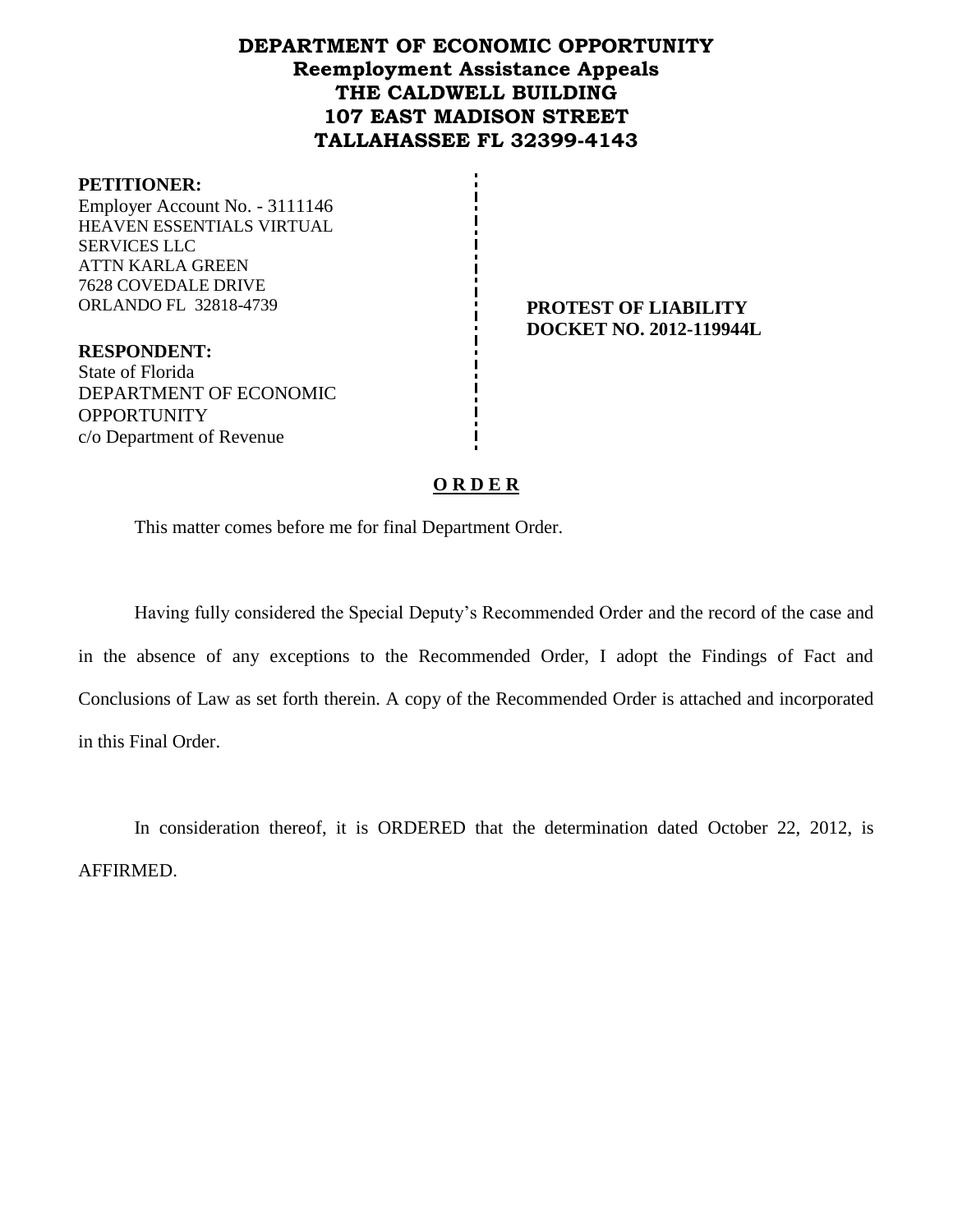#### **JUDICIAL REVIEW**

Any request for judicial review must be initiated within 30 days of the date the Order was filed. Judicial review is commenced by filing one copy of a *Notice of Appeal* with the DEPARTMENT OF ECONOMIC OPPORTUNITY at the address shown at the top of this Order and a second copy, with filing fees prescribed by law, with the appropriate District Court of Appeal. It is the responsibility of the party appealing to the Court to prepare a transcript of the record. If no court reporter was at the hearing, the transcript must be prepared from a copy of the Special Deputy's hearing recording, which may be requested from the Office of Appeals.

Cualquier solicitud para revisión judicial debe ser iniciada dentro de los 30 días a partir de la fecha en que la Orden fue registrada. La revisión judicial se comienza al registrar una copia de un *Aviso de Apelación* con la Agencia para la Innovación de la Fuerza Laboral [*DEPARTMENT OF ECONOMIC OPPORTUNITY]* en la dirección que aparece en la parte superior de este *Orden* y una segunda copia, con los honorarios de registro prescritos por la ley, con el Tribunal Distrital de Apelaciones pertinente. Es la responsabilidad de la parte apelando al tribunal la de preparar una transcripción del registro. Si en la audiencia no se encontraba ningún estenógrafo registrado en los tribunales, la transcripción debe ser preparada de una copia de la grabación de la audiencia del Delegado Especial [*Special Deputy*], la cual puede ser solicitada de la Oficina de Apelaciones.

Nenpòt demann pou yon revizyon jiridik fèt pou l kòmanse lan yon peryòd 30 jou apati de dat ke Lòd la te depoze a. Revizyon jiridik la kòmanse avèk depo yon kopi yon *Avi Dapèl* ki voye bay DEPARTMENT OF ECONOMIC OPPORTUNITY lan nan adrès ki parèt pi wo a, lan tèt *Lòd* sa a e yon dezyèm kopi, avèk frè depo ki preskri pa lalwa, bay Kou Dapèl Distrik apwopriye a. Se responsabilite pati k ap prezante apèl la bay Tribinal la pou l prepare yon kopi dosye a. Si pa te gen yon stenograf lan seyans lan, kopi a fèt pou l prepare apati de kopi anrejistreman seyans lan ke Adjwen Spesyal la te fè a, e ke w ka mande Biwo Dapèl la voye pou ou.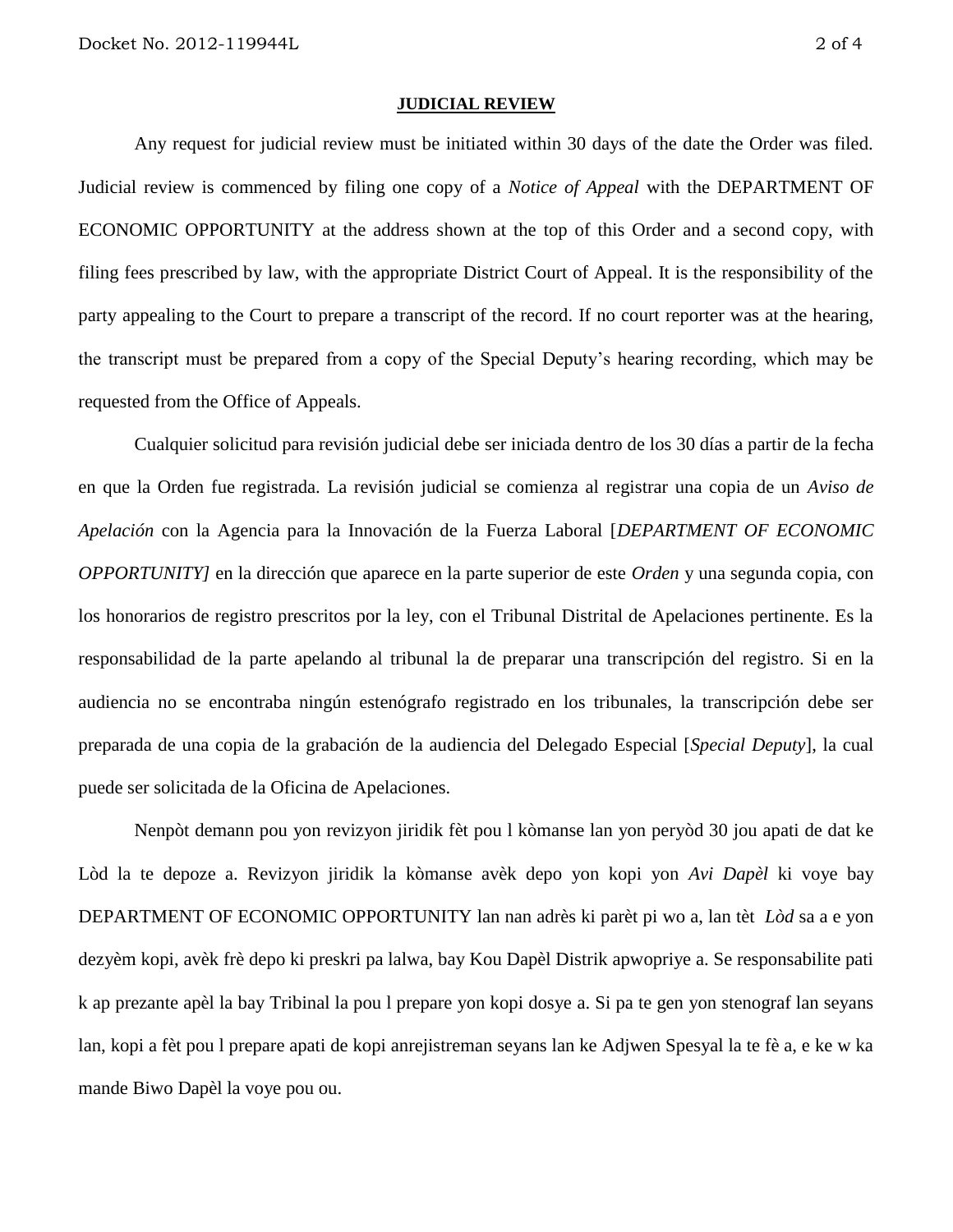DONE and ORDERED at Tallahassee, Florida, this \_\_\_\_\_\_\_ day of April, 2013.



Altemese Smith, Bureau Chief, Reemployment Assistance Services DEPARTMENT OF ECONOMIC OPPORTUNITY

FILED ON THIS DATE PURSUANT TO § 120.52, FLORIDA STATUTES, WITH THE DESIGNATED DEPARTMENT CLERK, RECEIPT OF WHICH IS HEREBY ACKNOWLEDGED.

 $\overline{\phantom{a}}$  ,  $\overline{\phantom{a}}$  ,  $\overline{\phantom{a}}$  ,  $\overline{\phantom{a}}$  ,  $\overline{\phantom{a}}$  ,  $\overline{\phantom{a}}$  ,  $\overline{\phantom{a}}$  ,  $\overline{\phantom{a}}$ DEPUTY CLERK DATE

## **CERTIFICATE OF SERVICE**

**I HEREBY CERTIFY that true and correct copies of the foregoing Final Order have been furnished to the persons listed below in the manner described, on the \_\_\_\_\_\_\_ day of April, 2013**.

 $ShmumE, F$ 

SHANEDRA Y. BARNES, Special Deputy Clerk DEPARTMENT OF ECONOMIC OPPORTUNITY Reemployment Assistance Appeals 107 EAST MADISON STREET TALLAHASSEE FL 32399-4143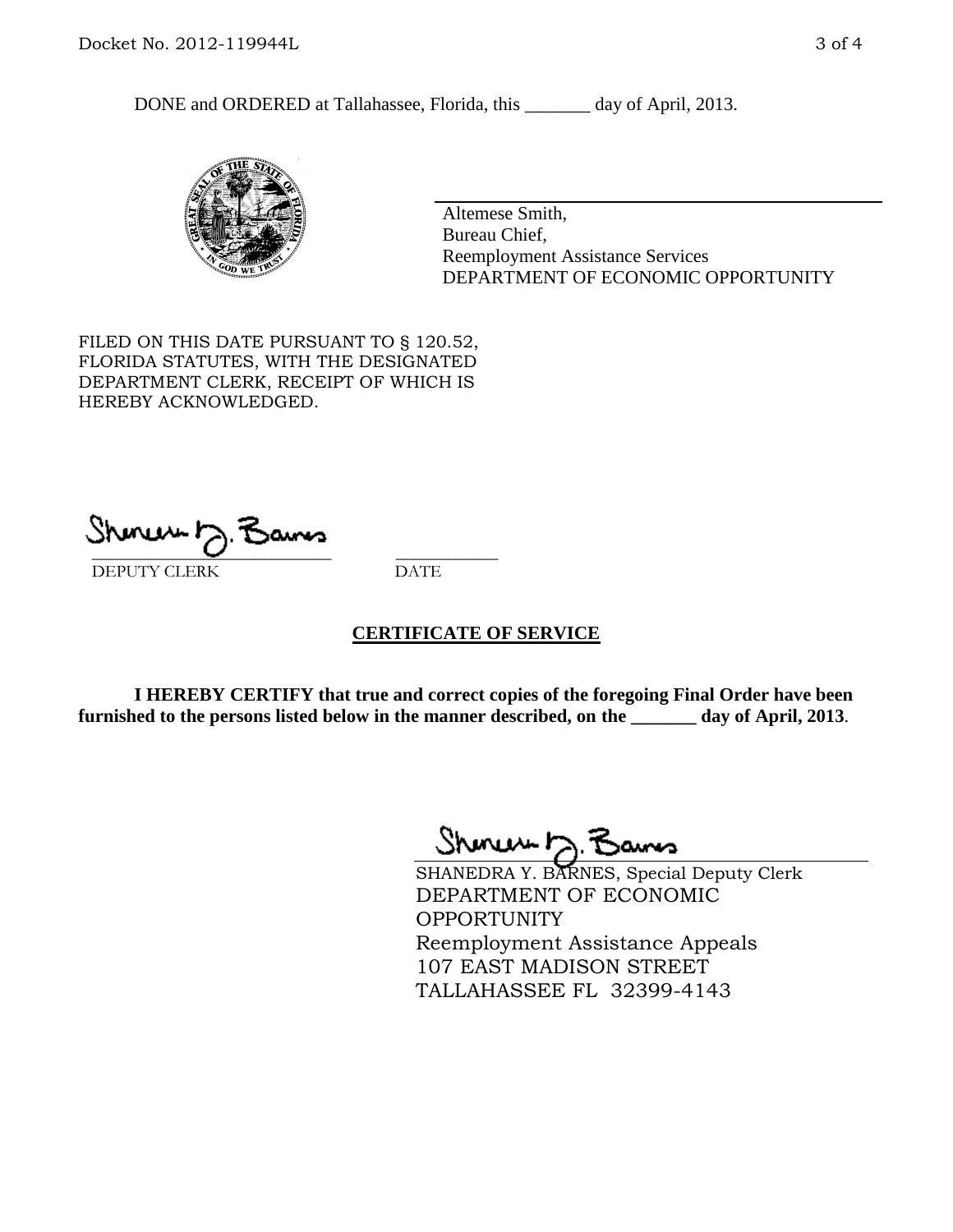By U.S. Mail:

HEAVEN ESSENTIALS VIRTUAL SERVICES LLC ATTN KARLA GREEN 7628 COVEDALE DRIVE ORLANDO FL 32818-4739

CARLOS DAVIS 3053 HENDERSON ROAD

COTTONDALE FL 32431 DEPARTMENT OF REVENUE ATTN: PATRICIA ELKINS - CCOC #1-4866 5050 WEST TENNESSEE STREET TALLAHASSEE FL 32399

> DEPARTMENT OF REVENUE ATTN: MYRA TAYLOR PO BOX 6417 TALLAHASSEE FL 32314-6417

State of Florida DEPARTMENT OF ECONOMIC OPPORTUNITY c/o Department of Revenue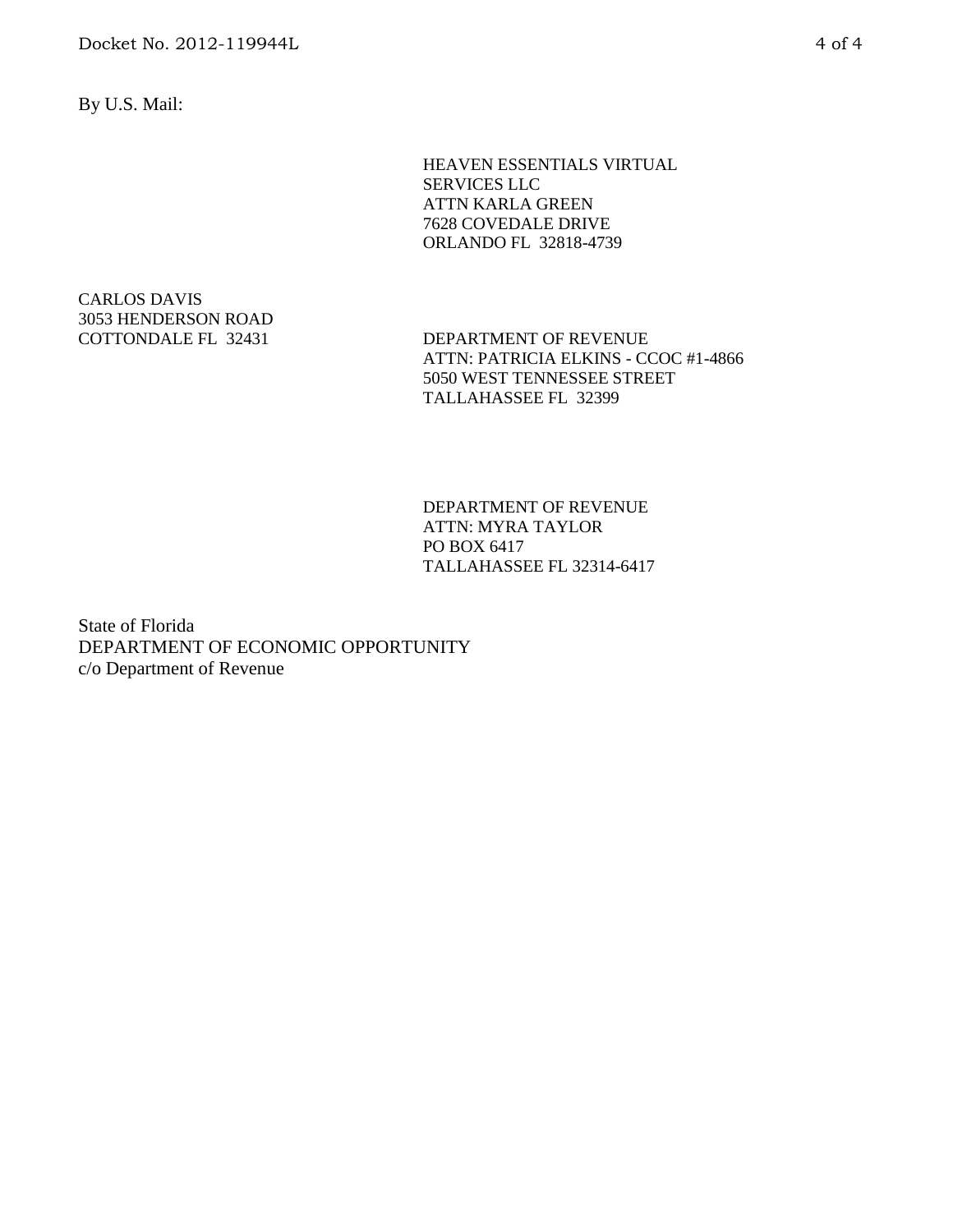# **DEPARTMENT OF ECONOMIC OPPORTUNITY Reemployment Assistance Appeals**

MSC 347 CALDWELL BUILDING 107 EAST MADISON STREET TALLAHASSEE FL 32399-4143

#### **PETITIONER:**

Employer Account No. - 3111146 HEAVEN ESSENTIALS VIRTUAL SERVICES LLC ATTN KARLA GREEN 7628 COVEDALE DRIVE ORLANDO FL 32818-4739

#### **PROTEST OF LIABILITY DOCKET NO. 2012-119944L**

**RESPONDENT:** State of Florida DEPARTMENT OF ECONOMIC **OPPORTUNITY** c/o Department of Revenue

# **RECOMMENDED ORDER OF SPECIAL DEPUTY**

TO: SECRETARY, Bureau Chief, Reemployment Assistance Services DEPARTMENT OF ECONOMIC OPPORTUNITY

This matter comes before the undersigned Special Deputy pursuant to the Petitioner's protest of the Respondent's determination dated October 22, 2012.

After due notice to the parties, a telephone hearing was held on March 6, 2013. The Petitioner, represented by the Petitioner's managing member, appeared and testified. The Respondent, represented by a Department of Revenue Tax Specialist II, appeared and testified. The Joined Party appeared and testified.

The record of the case, including the recording of the hearing and any exhibits submitted in evidence, is herewith transmitted. Proposed Findings of Fact and Conclusions of Law were not received.

#### **Issue:**

Whether services performed for the Petitioner by the Joined Party and other individuals working as customer service constitute insured employment pursuant to Sections 443.036(19), 443.036(21); 443.1216, Florida Statutes, and if so, the effective date of the liability.

## **Findings of Fact:**

1. Arise Virtual Solutions Inc. is a corporation which contracts to provide customer service for its clients, including AT&T.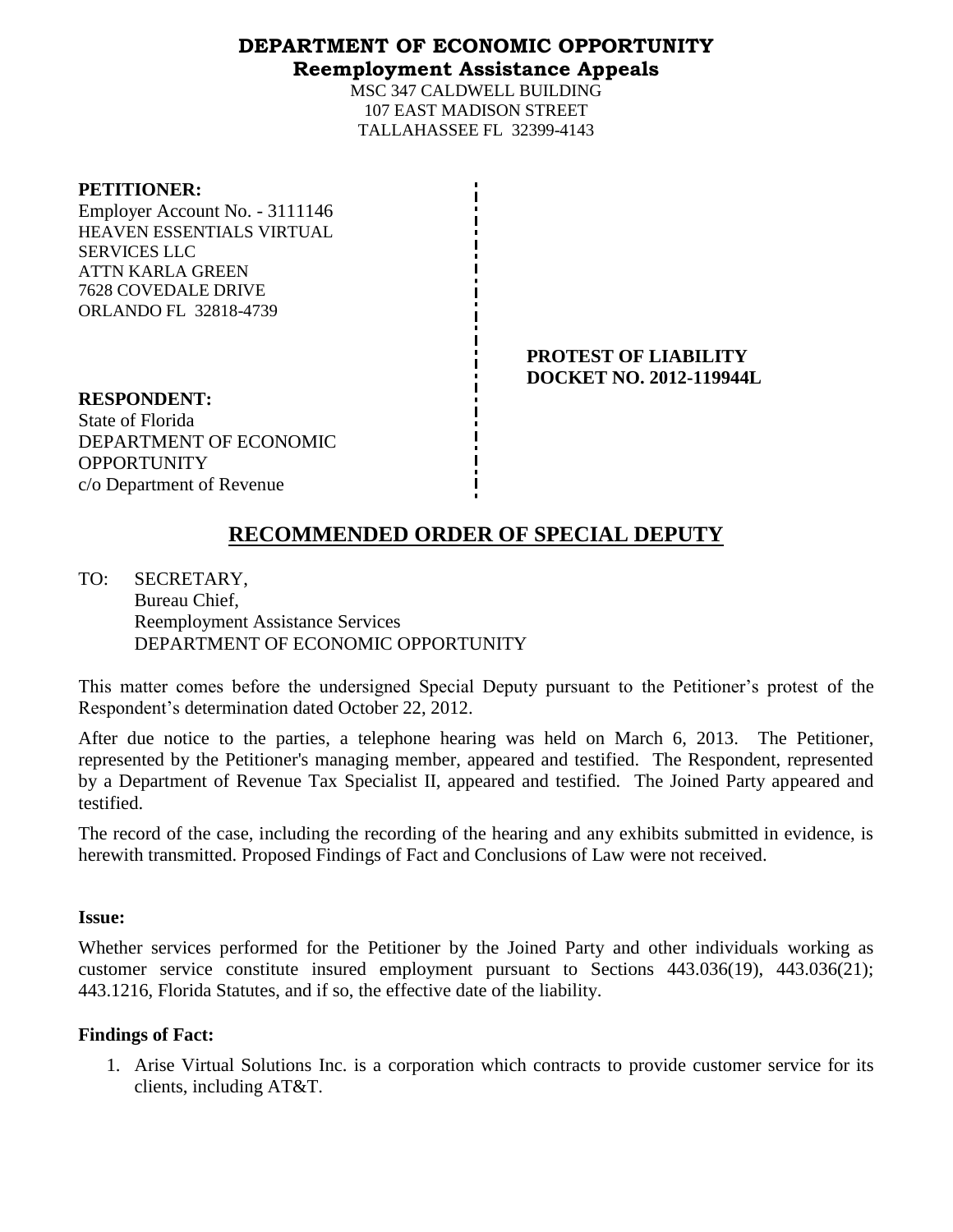- 
- 2. The Petitioner, Heaven Essentials Virtual Services LLC, is a Florida limited liability company which was formed on May 16, 2011. The Petitioner contracted with Arise Virtual Solutions Inc to provide customer service for the clients of Arise Virtual Solutions Inc. Arise Virtual Solutions Inc does not contract with individuals and only contracts with corporations or limited liability companies. There is no common ownership between the Petitioner and Arise Virtual Solutions Inc. Although the Petitioner's president did perform some of the customer service work for Arise Virtual Solutions Inc, the Petitioner chose to hire other workers to perform the majority of the customer service work and to retain a portion of the earnings generated by the workers.
- 3. The Joined Party is an individual with a history of employment as an electronic technician and in customer service. In 2011 the Joined Party was seeking employment and responded to a help wanted advertisement posted on an Internet work search site. In response, the Petitioner's managing member contacted the Joined Party in November 2011 and informed him that in order to apply for work with the Petitioner the Joined Party had to contact Arise Virtual Solutions Inc and had to complete a training program offered by Arise Virtual Solutions Inc. The Petitioner advised the Joined Party that the Petitioner would reimburse the Joined Party for the cost of the training.
- 4. The Joined Party successfully completed the training offered by Arise Virtual Solutions Inc and contacted the Petitioner. On February 2, 2012, the Petitioner sent a letter to the Joined Party confirming that the Petitioner offered the Joined Party the position of a Billing and Tech Customer Service Representative as an "Arise Certified Professional independent contractor' and that the Joined Party had accepted the offer. Among other things the offer of work states that the first day of employment is February 14, 2012, that the agreement will expire on March 19, 2012, that the pay would be based on the number of minutes that the Joined Party was on the telephone performing customer service with a guaranteed hourly rate of \$10, that the Joined Party would be paid bi-monthly, that the Petitioner would withhold a 10% service fee, that the Petitioner would withhold an Arise membership fee of \$19.75, that the Joined Party would report directly to the Petitioner's managing member, that the Petitioner would reimburse the Joined Party for the training fee within the first 30 days of active employment, that the Joined Party must maintain 90 days of active employment with the Petitioner or the training fee would be charged back to the Joined Party's bank account, and that the Joined Party would be eligible for optional health, vision, and dental benefits effective 60 days following the date of hire. The offer letter which was accepted by the Joined Party states "Your employment is subject to all of the policies and practices of the company. Please be advised that this constitute (sic) a contract of employment with the understanding that at least the minimum of 20 hours is required to be worked per week with 4 of those hours worked on Sat/Sun." The Joined Party signed the offer letter on February 2, 2012, and began performing services for the Petitioner on or about February 14, 2012.
- 5. In addition to the Joined Party the Petitioner had engaged approximately five other workers to perform customer service work. Since the Joined Party and the other customer service representatives worked at locations other than the location of the Petitioner's home-based business the Petitioner did not "micromanage" the workers.
- 6. The Joined Party understood that he was hired to be a contract worker. The Joined Party understood that being a contract worker meant that he was responsible for paying his own taxes.
- 7. The Joined Party worked from his home and was responsible for providing a computer, a telephone, and the Internet connection. The Petitioner did not provide any tools, equipment, or supplies and did not reimburse the Joined Party for any expenses other than the cost of the training. The Joined Party was required to connect remotely to a server at Arise Virtual Solutions Inc in order to perform the customer service work which required that the Joined Party accept inbound customer service calls.
- 8. The Joined Party was free to choose his hours of work within the operating hours of the AT&T customer service program, as long as the Joined Party worked at least 20 hours a week and worked at least 4 hours per weekend.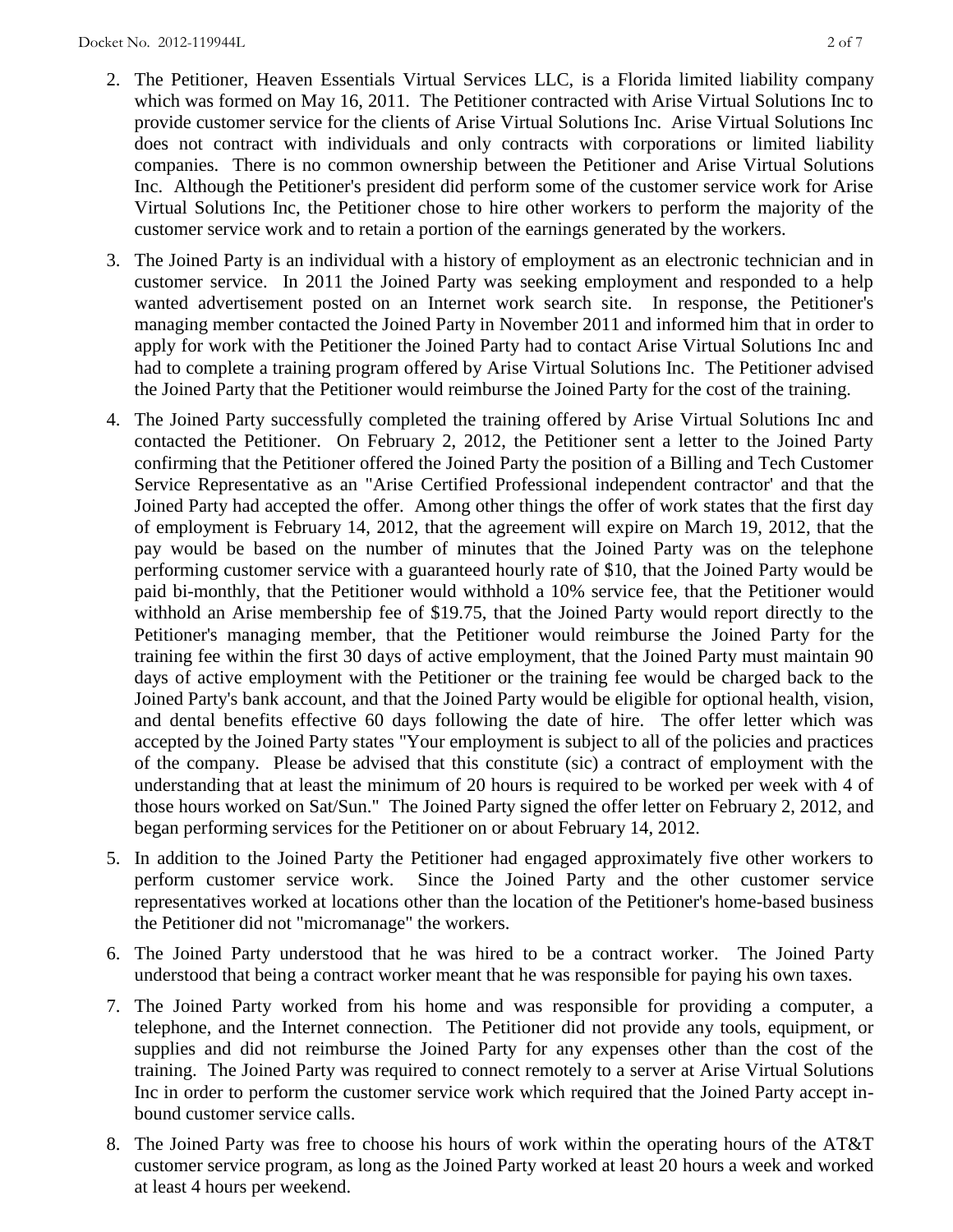- 9. The Joined Party's calls were monitored by Arise Virtual Solutions Inc. The Joined Party was informed that he was required to meet certain performance guidelines and that if he failed to meet the performance guidelines his contract with the Petitioner would be terminated. On occasion Arise Virtual Solutions Inc would notify the Petitioner of problems with the Joined Party's performance. The Petitioner would then contact the Joined Party and advise the Joined Party what the Joined Party needed to do to improve his performance. The Joined Party was required to report any problems to the Petitioner. On occasion the Joined Party contacted Arise Virtual Solutions Inc or AT&T when he had questions about how to handle a customer service problem. On those occasions the Joined Party was instructed to contact the Petitioner.
- 10. The work performed by the Joined Party did not require any skill or special knowledge. The Joined Party was not required to possess any type of certification other than that issued by Arise Virtual Solutions Inc.
- 11. The Joined Party was required to personally perform the work. He was not allowed to hire others to perform the work for him.
- 12. Arise Virtual Solutions Inc computed the pay earned by the Joined Party based on the time that the Joined Party was logged onto the server. The Joined Party received hourly pay rate increases based on the level of training which he had completed. Arise Virtual Solutions Inc paid the Joined Party's earnings to the Petitioner on the fifteenth day and the last day of each month. Upon receipt the Petitioner deducted 10% of the earnings as a Heaven Essentials Virtual Services Inc. contractor's fee and deducted a \$19.75 membership fee per pay period. The Petitioner also paid bonuses to the Joined Party including a birthday bonus. The Petitioner did not withhold any payroll taxes from the Joined Party's pay.
- 13. The Petitioner made provisions for the workers to obtain health insurance, dental insurance, and vision insurance. The Joined Party did not apply for the insurance. If the Joined Party had applied for and been approved for the insurance the Joined Party would have been responsible for paying the insurance premiums.
- 14. When the initial agreement with the Joined Party expired on March 19, 2012, the Petitioner created a new agreement by copying, pasting, and amending portions of the Petitioner's contract with Arise Virtual Solutions Inc. That *Statement of Work Agreement* was in effect from March 19, 2012, until July 31, 2012, and was signed by the Joined Party on July 2, 2012. On July 27, 2012, Arise Virtual Solutions Inc notified the Petitioner that Arise Virtual Solutions Inc was extending the agreement with the Petitioner through August 31. Many portions of the Agreement copied by the Petitioner from the Petitioner's agreement with Arise Virtual Solutions Inc did not apply to the Joined Party but only applied to the Petitioner, even though the Joined Party signed the Agreement on July 2, 2012.
- 15. The Joined Party had the right to stop performing services for the Petitioner at any time without incurring penalties for breach of contract. The Petitioner had the right to terminate the Joined Party's services at any time without incurring penalties for breach of contract. On August 16, 2012, Arise Virtual Solutions Inc notified the Petitioner that Arise Virtual Solutions Inc had terminated the agreement with the Petitioner because the Joined Party, who was providing services on behalf of the Petitioner, had failed to meet the performance quality requirements of Arise Virtual Solutions Inc. The Petitioner then notified the Joined Party of the termination.
- 16. During the time that the Joined Party performed services for the Petitioner the Joined Party did not have any investment in a business, did not offer services to the general public, did not advertise, did not have business liability insurance, and did not have a business license or occupational license.
- 17. The Joined Party filed an initial claim for unemployment compensation benefits, now known as reemployment assistance program benefits, effective August 19, 2012. When the Joined Party did not receive credit for his earnings with the Petitioner a *Request for Reconsideration of Monetary*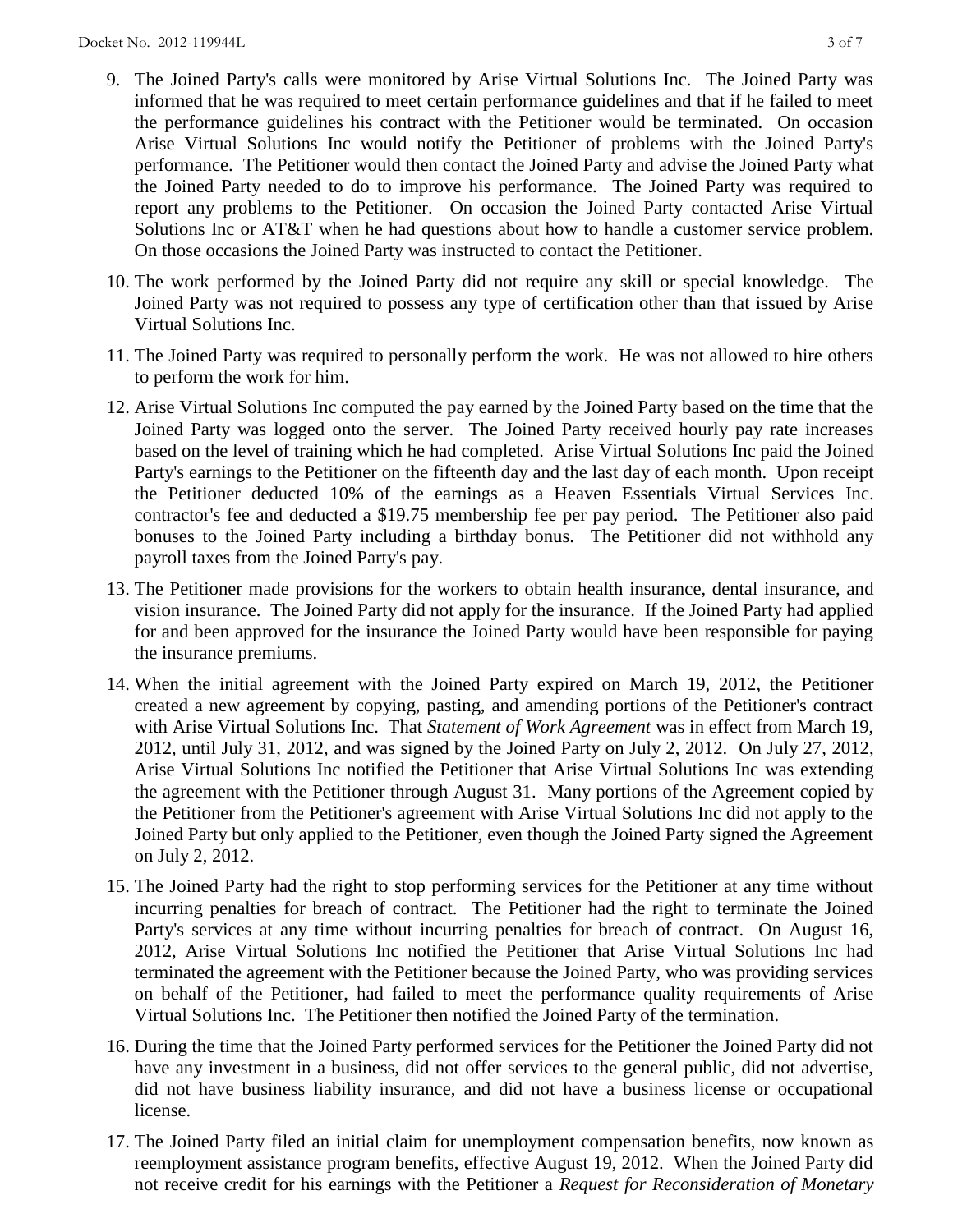*Determination* was filed and an investigation was assigned to the Department of Revenue to determine if the Joined Party performed services for the Petitioner as an employee or as an independent contractor. By determination dated October 22, 2012, the Department of Revenue determined that the Joined Party and other individuals performing services for the Petitioner as customer service were the Petitioner's employees retroactive to February 1, 2012. The Petitioner filed a timely protest.

# **Conclusions of Law:**

- 18. The issue in this case, whether services performed for the Petitioner by the Joined Party and other individuals as customer service representatives constitute employment subject to the Florida Reemployment Assistance Program Law, is governed by Chapter 443, Florida Statutes. Section 443.1216(1)(a)2., Florida Statutes, provides that employment subject to the chapter includes service performed by individuals under the usual common law rules applicable in determining an employer-employee relationship.
- 19. The Supreme Court of the United States held that the term "usual common law rules" is to be used in a generic sense to mean the "standards developed by the courts through the years of adjudication." United States v. W.M. Webb, Inc., 397 U.S. 179 (1970).
- 20. The Supreme Court of Florida adopted and approved the tests in 1 Restatement of Law, Agency 2d Section 220 (1958), for use to determine if an employment relationship exists. See Cantor v. Cochran, 184 So.2d 173 (Fla. 1966); Miami Herald Publishing Co. v. Kendall, 88 So.2d 276 (Fla. 1956); Magarian v. Southern Fruit Distributors, 1 So.2d 858 (Fla. 1941); see also Kane Furniture Corp. v. R. Miranda, 506 So.2d 1061 (Fla. 2d DCA 1987). In Brayshaw v. Agency for Workforce Innovation, et al; 58 So.3d 301 (Fla. 1st DCA 2011) the court stated that the statute does not refer to other rules or factors for determining the employment relationship and, therefore, the Department is limited to applying only Florida common law in determining the nature of an employment relationship.
- 21. Restatement of Law is a publication, prepared under the auspices of the American Law Institute, which explains the meaning of the law with regard to various court rulings. The Restatement sets forth a nonexclusive list of factors that are to be considered when judging whether a relationship is an employment relationship or an independent contractor relationship.
- 22. 1 Restatement of Law, Agency 2d Section 220 (1958) provides:
	- (1) A servant is a person employed to perform services for another and who, in the performance of the services, is subject to the other's control or right of control.
	- (2) The following matters of fact, among others, are to be considered:
		- (a) the extent of control which, by the agreement, the business may exercise over the details of the work;
		- (b) whether or not the one employed is engaged in a distinct occupation or business;
		- (c) the kind of occupation, with reference to whether, in the locality, the work is usually done under the direction of the employer or by a specialist without supervision;
		- (d) the skill required in the particular occupation;
		- (e) whether the employer or the worker supplies the instrumentalities, tools, and the place of work for the person doing the work;
		- (f) the length of time for which the person is employed;
		- $(g)$  the method of payment, whether by the time or by the job;
		- (h) whether or not the work is a part of the regular business of the employer;
		- (i) whether or not the parties believe they are creating the relation of master and servant;
		- (j) whether the principal is or is not in business.
- 23. Comments in the Restatement explain that the word "servant" does not exclusively connote manual labor, and the word "employee" has largely replaced "servant" in statutes dealing with various aspects of the working relationship between two parties.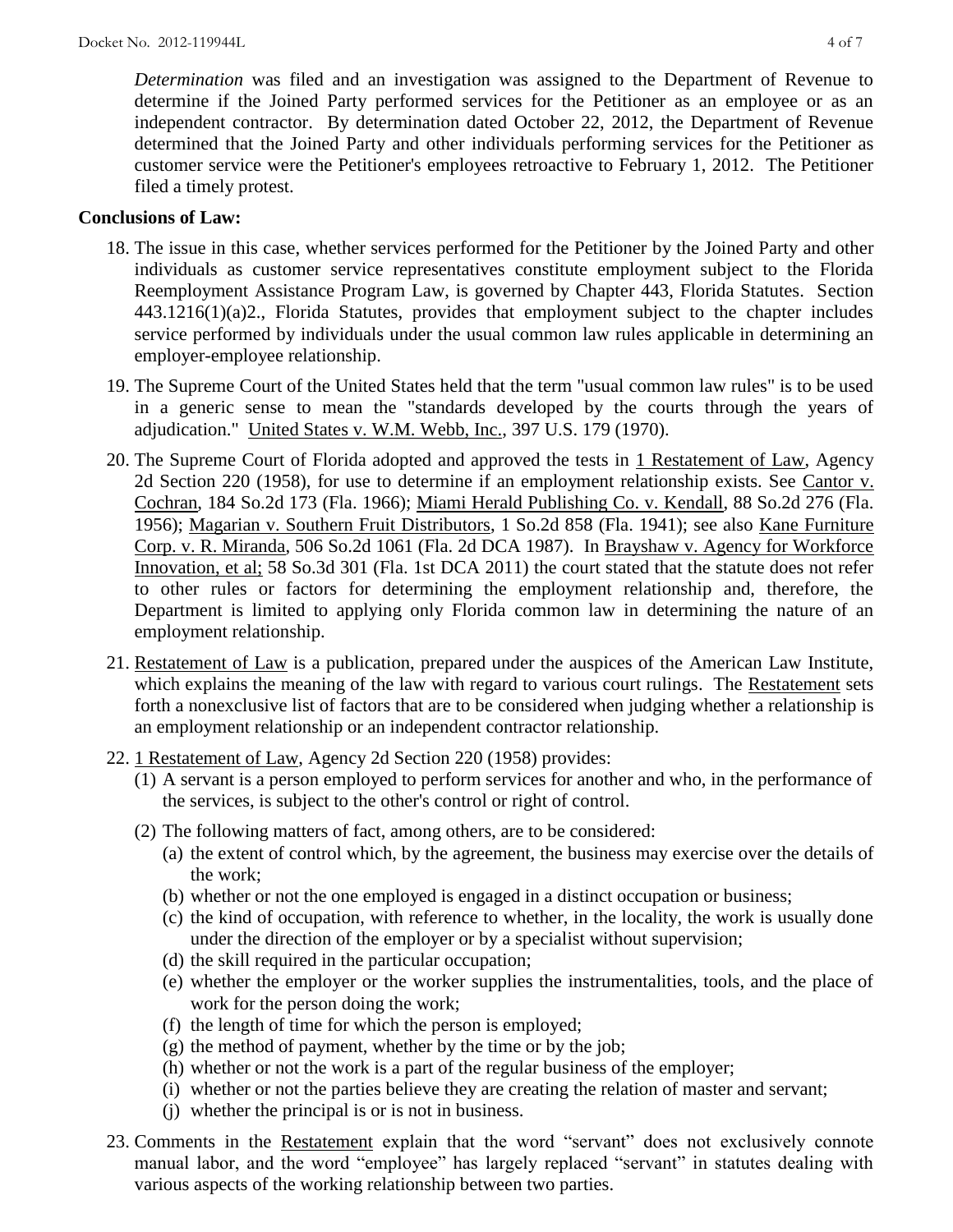- 24. In Department of Health and Rehabilitative Services v. Department of Labor & Employment Security, 472 So.2d 1284 (Fla. 1<sup>st</sup> DCA 1985) the court confirmed that the factors listed in the Restatement are the proper factors to be considered in determining whether an employer-employee relationship exists. However, in citing La Grande v. B&L Services, Inc., 432 So.2d 1364, 1366 (Fla.  $1<sup>st</sup> DCA$  1983), the court acknowledged that the question of whether a person is properly classified an employee or an independent contractor often can not be answered by reference to "hard and fast" rules, but rather must be addressed on a case-by-case basis.
- 25. The initial agreement in this case, the Petitioner's letter to the Joined Party dated February 2, 2012, identifies the relationship between the Petitioner and the Joined Party as an employment relationship and identifies the letter as a "contract of employment." The letter identifies and establishes the Petitioner's right to control the Joined Party by stating that the Joined Party's "employment is subject to all of the policies and practices of the company." The letter identifies and establishes the Petitioner's right to control the hours of work by requiring the Joined Party to work at least twenty hours a week and requiring the Joined Party to work at least four hours each weekend. Although the letter identifies the Joined Party as an "Arise Certified Professional independent contractor" no evidence was submitted to show the existence of any agreement or contract between the Joined Party and Arise Virtual Solutions Inc. The relationship was between the Petitioner and the Joined Party.
- 26. The Petitioner did not provide any tools, equipment, or supplies. The Joined Party was required to use a computer and a telephone and was required to have an Internet connection. Most households commonly have the use of a computer with Internet connectivity and a telephone. Thus, it has not been shown that the Joined Party had a significant investment in a business nor has it been shown that the Joined Party had significant business expenses. It has not been shown that the Joined Party was at risk of suffering a financial loss from performing services for the Petitioner.
- 27. The Petitioner's testimony reveals that the work of a customer service representative does not require any skill or special knowledge. The greater the skill or special knowledge required to perform the work, the more likely the relationship will be found to be one of independent contractor. Florida Gulf Coast Symphony v. Florida Department of Labor & Employment Sec., 386 So.2d 259 (Fla. 2d DCA 1980)
- 28. The Joined Party performed services for the Petitioner for a period of approximately five months. Either party could terminate the relationship at any time without incurring liability for breach of contract. The Petitioner terminated the Joined Party due to the Joined Party's failure to meet the performance requirements of Arise Virtual Solutions Inc. In Cantor v. Cochran, 184 So.2d 173 (Fla. 1966), the court in quoting 1 Larson, Workmens' Compensation Law, Section 44.35 stated: "The power to fire is the power to control. The absolute right to terminate the relationship without liability is not consistent with the concept of independent contractor, under which the contractor should have the legal right to complete the project contracted for and to treat any attempt to prevent completion as a breach of contract."
- 29. The Joined Party was paid by time worked rather than by the job or based on production. Section 443.1217(1), Florida Statutes, provides that the wages subject to the Reemployment Assistance Program Law include all remuneration for employment including commissions, bonuses, back pay awards, and the cash value of all remuneration in any medium other than cash. The Petitioner made health, dental, and vision insurance available to the Joined Party. In addition to the factors enumerated in the Restatement of Law, the provision of employee benefits has been recognized as a factor militating in favor of a conclusion that an employee relationship exists. Harper ex rel. Daley v. Toler, 884 So.2d 1124 (Fla. 2nd DCA 2004). The fact that the Petitioner chose not to withhold payroll taxes from the pay does not, standing alone, establish an independent contractor relationship.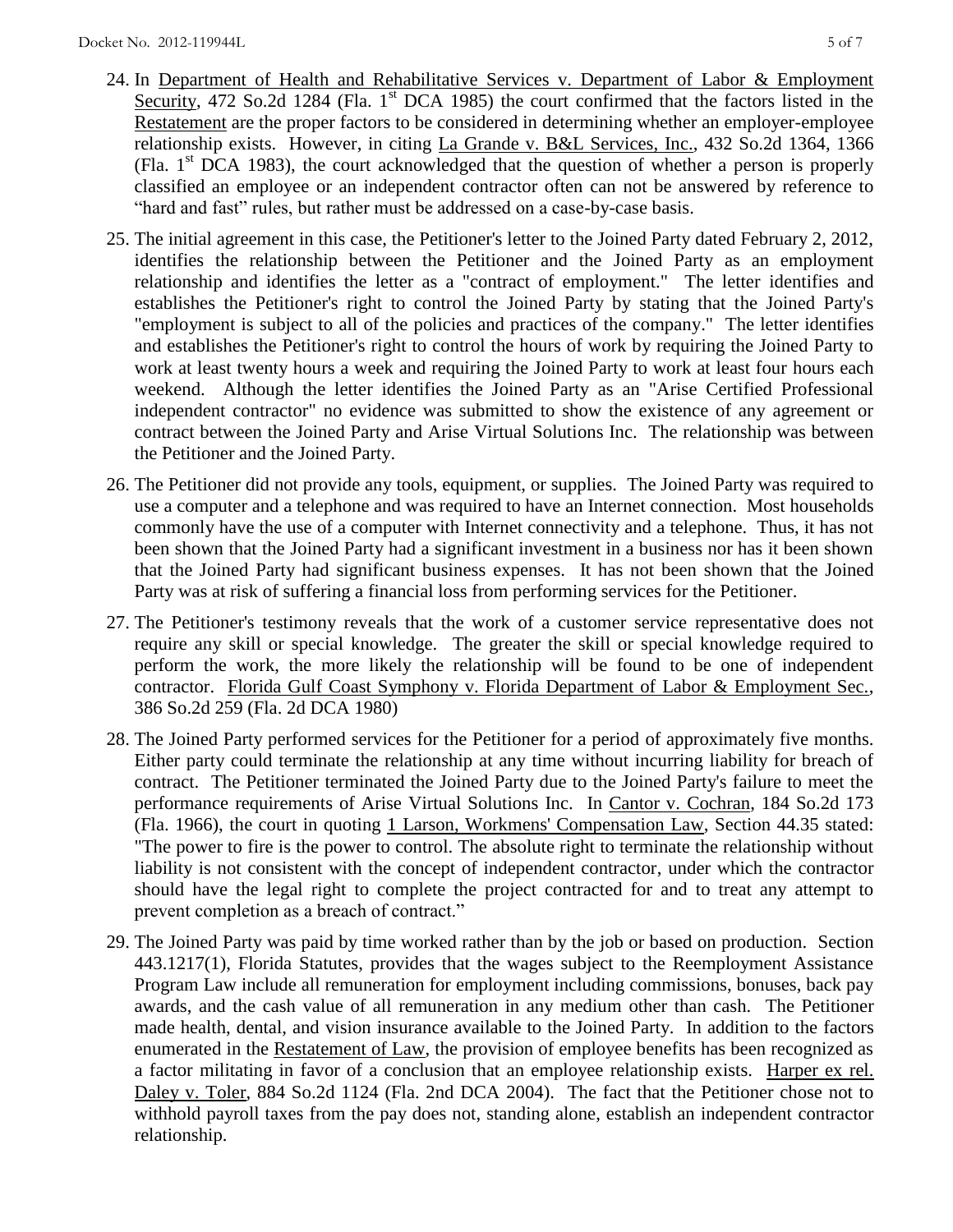- 30. The Joined Party understood that he was hired to be a contract worker based solely on the fact that he understood that he would be responsible for paying his own taxes, not based on the factors enumerated in Cantor v. Cochran, 184 So.2d 173 (Fla. 1966). A statement in an agreement that the existing relationship is that of independent contractor is not dispositive of the issue. Lee v. American Family Assurance Co. 431 So.2d 249, 250 (Fla. 1st DCA 1983). In Justice v. Belford Trucking Company, Inc., 272 So.2d 131 (Fla. 1972), a case involving an independent contractor agreement which specified that the worker was not to be considered the employee of the employing unit at any time, under any circumstances, or for any purpose, the Florida Supreme Court commented "while the obvious purpose to be accomplished by this document was to evince an independent contractor status, such status depends not on the statements of the parties but upon all the circumstances of their dealings with each other."
- 31. Although the Joined Party worked from his home and was not directly supervised by the Petitioner, the evidence reveals that the Petitioner had the right to control, at least to some degree, when the work was performed. Since the Joined Party was required to personally perform the work the Petitioner was in control of who performed the work. The Joined Party was required to complete training which was provided by Arise Virtual Solutions Inc, the cost of which was reimbursed by the Petitioner. Mandatory training is a method of control since it establishes how a task must be performed. The provision of training establishes that the Petitioner controlled how the work was performed. The initial agreement between the Petitioner and the Joined Party establishes that the Joined Party was required to adhere to all of the Petitioner's policies and practices.
- 32. It is not necessary for the employer to actually direct or control the manner in which the services are performed; it is sufficient if the agreement provides the employer with the right to direct and control the worker. Of all the factors, the right of control as to the mode of doing the work is the principal consideration. VIP Tours v. State, Department of Labor and Employment Security, 449 So.2d 1307 (Fla. 5<sup>th</sup> DCA 1984)
- 33. In Adams v. Department of Labor and Employment Security, 458 So.2d 1161 (Fla. 1st DCA 1984), the Court held that if the person serving is merely subject to the control of the person being served as to the results to be obtained, he is an independent contractor. If the person serving is subject to the control of the person being served as to the means to be used, he is not an independent contractor. It is the right of control, not actual control or interference with the work which is significant in distinguishing between an independent contractor and a servant. The Court also determined that the Department had authority to make a determination applicable not only to the worker whose unemployment benefit application initiated the investigation, but to all similarly situated workers.
- 34. It is concluded that the services performed for the Petitioner by the Joined Party and other individuals as customer service representatives constitute insured employment.

**Recommendation:** It is recommended that the determination dated October 22, 2012, be AFFIRMED. Respectfully submitted on March 8, 2013.



R. O. SMITH, Special Deputy Office of Appeals